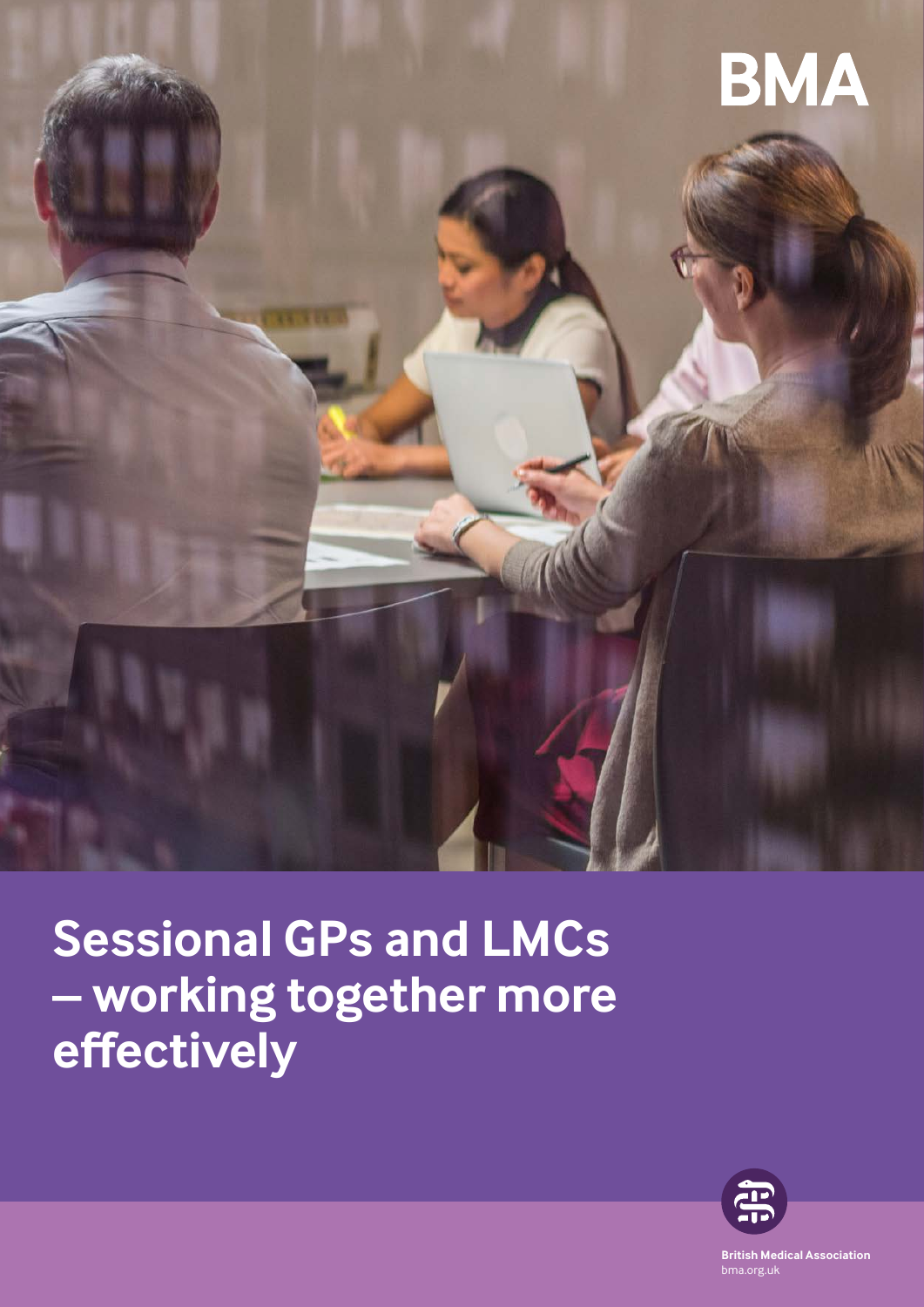### **Introduction**

LMCs (local medical committees) are the bodies that represent the interests of all GPs at a local level, and as membership organisations their strength lies in their ability to represent the entirety of the profession. Given that there have now been several major reorganisations within the NHS over recent years, LMCs are now the only locality-based organisation that maintains a corporate memory within general practice. Sessional GPs (salaried and freelance/locum GPs) constitute an increasingly large segment of the workforce, yet sessionals are often under-represented on LMCs. The GPC's sessional GPs subcommittee believes that, if left unaddressed, the under-representation of sessional GPs seriously risks undermining the strength, effectiveness and credibility of many LMCs, as well as disenfranchising an ever increasing part of the GP workforce and leaving them without effective local representation.

Guidance was first issued to LMCs in 2005 but was completely revised in 2011 following a survey of sessional GPs that found that more than three quarters of sessional GPs did not feel engaged with their LMC and that only four per cent of sessional GPs felt that they were fully engaged with their LMC about sessional issues.

Since then, the Sessional GPs subcommittee has continued to hear of many cases where sessional GPs are not engaged with their LMC. Frustrations are clearly felt on both sides; with LMCs also reporting that, despite a willingness to engage with sessional GPs, there had still been a lack of progress on the issue.

Given the funding and workforce crisis in general practice and the expanding role of LMCs in responding to local challenges associated with fully devolved commissioning and acting as the interface between practices and new models of care it is more important than ever that there is good communication and engagement between sessional GPs and LMCs. That is why we have updated this guidance for 2016/17 and tried to address the barriers to engagement that sessional GPs and LMCs have reported to us.

For Sessional GPs, by not engaging with their local LMC, they are missing out on a range of support and opportunities. This includes:

- provision of up to date information and support for its members on any contract changes that impact on the way GPs work;
- help to mediate between employers and salaried GPs;
- support and advice on Performers List issues;
- education and career development opportunities;
- networking opportunities;
- giving voice to the concerns of sessional GPs arising from their clinical practice and take up issues directly with local hospitals or other organisations;
- providing a supportive/pastoral role if a GP has difficulties with their CCG, area team or local service agency, or equivalent body in the devolved administrations;
- providing the opportunity to undertake GP leadership roles.

Sessional GPs also have a great deal to offer LMCs; they often have experience of working in many different practices and so can offer advice/opinion on issues that face many GPs across their area. They may work part time or hours different to practice hours, and/or because of a particular special interest may be best placed to attend meetings on behalf of the LMC. Indeed because of flexible working, a sessional GP may be able to take on an office bearer's role where contractor GPs find it difficult because of practice or other commitments. This can lead to undertaking other roles in your area and also nationally such as representing your LMC on GPC.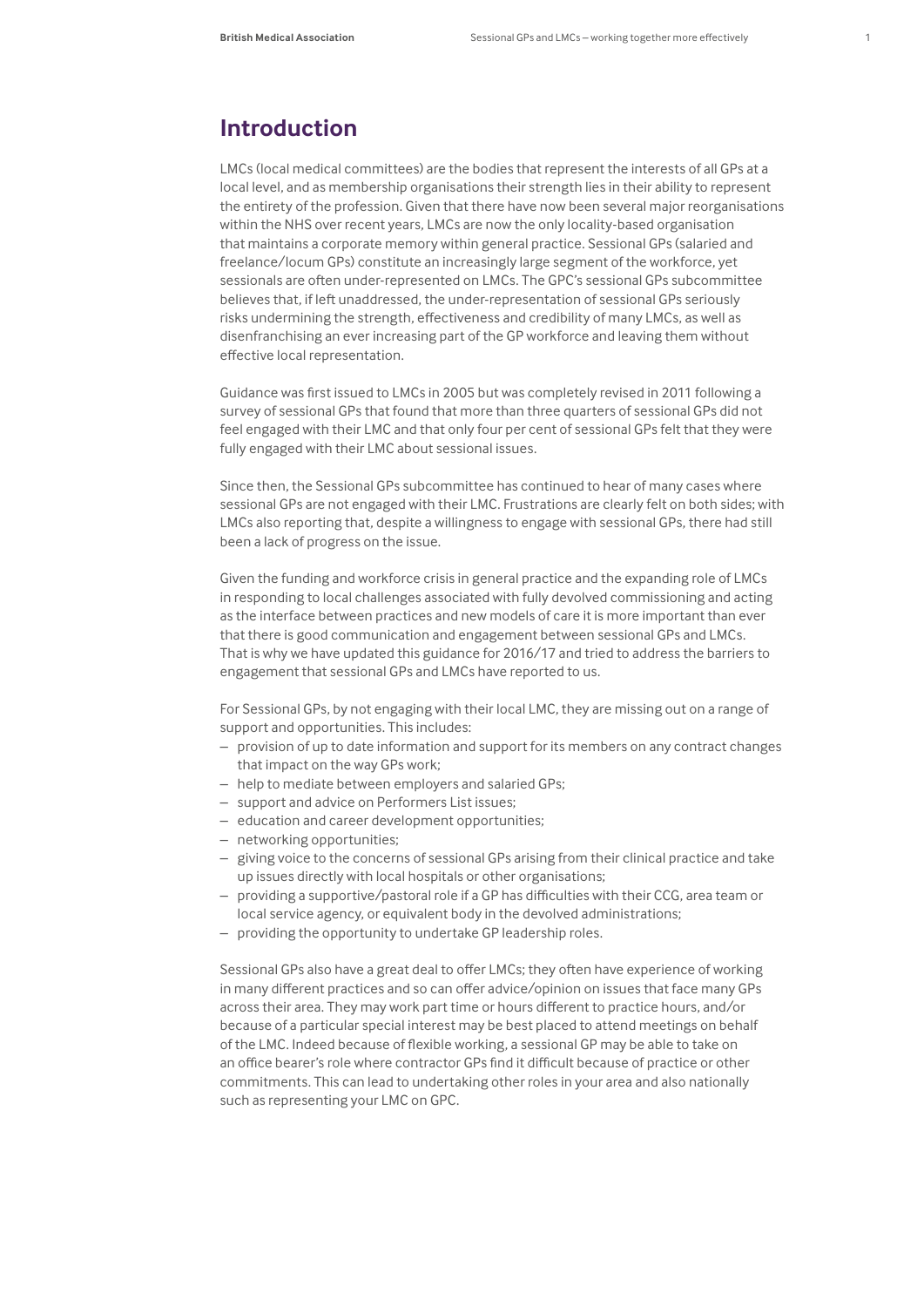## **Guidance for LMCs**

#### **Getting in Touch**

It can sometimes be difficult for an LMC to obtain accurate details for the sessional GPs in their area.

To get in touch with sessionals you could:

- Ask the local area team, commissioning support unit or local service agency, or equivalent body in the devolved administrations, to regularly pass contact details of GPs on the performers list to the LMC. PCOs (primary care organisations) may wish to include an option on their performers list registration forms, for both new applicants and when checking details of those already on the Performers List, allowing GPs to give permission for the sharing of their contact details with the LMC.
- Alternatively, ask the local area team or PCO to forward a mailshot about the LMC to GPs on the performers list in their area. You could use this to publicise the open LMC meetings widely.

In Cambridgeshire, the LMC Executive met with a panel of sessionals to explore means of improving communication to more isolated areas of the profession. They found that many routine messages were not reaching locums. This culminated in the creation of their 'LMC locum link' which is a specific email list that locums in the area can sign up to. Messages are now passed on via the LMC locum link, including ones from practices seeking locum cover and notifying of job vacancies.

- Ask GP practices to tell their sessional GPs about the LMC and its work. It may also be worth approaching local Out of Hours organisations and prisons who employ GPs.
- Many areas have sessional GPs groups. The LMC could establish links with the group(s) in their area and could establish a directory of groups on the LMC Website, which would help with networking. LMCs could also arrange to attend some of the group(s) meetings. They could help disseminate information to their members and also provide the LMC with representatives. The BMA has a list of sessional GP groups on its website: [https://www.bma.org.uk/collective-voice/committees/general-practitioners](https://www.bma.org.uk/collective-voice/committees/general-practitioners-committee/gpc-subcommittees/sessional-gps-subcommittee)[committee/gpc-subcommittees/sessional-gps-subcommittee](https://www.bma.org.uk/collective-voice/committees/general-practitioners-committee/gpc-subcommittees/sessional-gps-subcommittee)

A number of LMCs told us that linking up with an existing local sessional GP group was particularly effective. Many of these sessional GP support groups have existing websites or social media resources which can be a valuable means of communicating with its constituents and disseminating relevant LMC information. In Somerset, sessional GPs meet every six weeks for an evening meeting. The meetings are a supportive environment and a useful networking opportunity, providing a place for local sessionals to discuss items that they consider to be of value. They have regular attendance from LMC officials, which improves the level of engagement with the LMC.

- Approach any locum chambers or locum agencies in your area. There may be an opportunity to disseminate information to their Sessional GPs/invite them to attend meetings/invite or co-opt representatives to the LMC.
- Approach local GPST schemes and offer to do a session for the GPST programme on the work of the LMC. This could be part of a general programme informing GP Trainees about contractual options and working post GPST. Local GP trainers can introduce many young GP trainees to their local LMC and bring them to the LMC meeting as an observer. LMCs might also want to consider co-opting a GP trainee onto their committee, as an observer, to gain experience. BMA member relations can also help to put LMCs in touch with regional trainees committees where these exist.
- Contact the local RCGP faculty and think about co-opting a First5 GP to encourage engagement.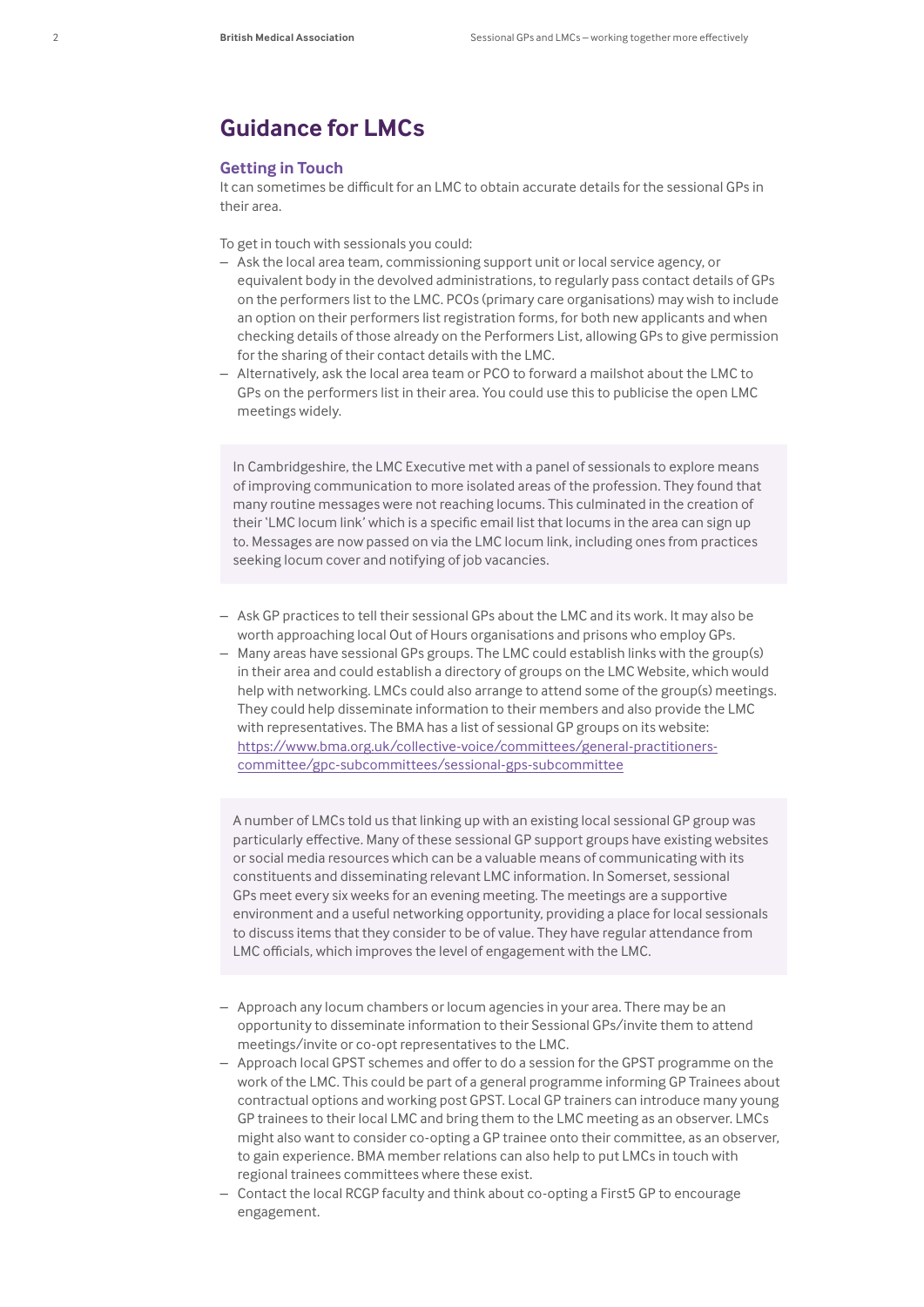# **Encouraging Sessional GP Participation**

Many LMCs have told us that sessional GPs in their area appear reluctant to get involved with the LMC.

To encourage sessionals to engage with the LMC:

– If membership of the LMC is not covered by working in a levy paying practice, then set the levy for salaried and freelance/locum GPs at an affordable and reasonable rate or consider removing it altogether.

Some LMCs, such as Londonwide, hold the view that working in a levy-paying practice effectively means that the Sessional GP is entitled to representation of their interest by the LMC: to stand for election to locality LMCs and access LMC support and services that Londonwide provides.

Devon LMC has introduced a 'voluntary contribution', that sessional GPs are invited to make, of £100 per year. However, failure to make this contribution does not affect entitlements, access to pastoral care and the myriad of high quality services that Devon LMC provides. They believe that locums have already paid their levy as when locums across Devon submitted invoices for work they should detail an extra cost line of £3 per session for LMC levies and then indicate that the £3 should be remitted from the payment and retained by the practice as the locum's contribution to the practice statutory levy. This has allowed Devon LMC to represent sessional GPs as forcefully as their employed and independent contractor colleagues. The last six years has seen a growth in sessional engagement with three of their nine GP Board members now being sessional.

- Publicise the services the LMC can offer to sessionals. Ensure you disseminate the LMC newsletter to as many Sessional GPs as possible. Advertise the dates for the open meetings of the LMC well in advance and ensure that sessional GPs understand that all GPs can attend these meetings. Publicise elections as widely as possible and make clear that sessional GPs are entitled to stand and vote.
- Set up a visitor scheme to allow sessional GPs who might be interested in getting involved to attend an LMC meeting as an observer so that they can better understand how the LMC works. Alternatively, the LMC could hold an 'open day' meeting for sessional GPs, to introduce them to the LMC.
- Often a personal approach goes a long way LMC officers could encourage sessional GPs they know to stand for election.
- Set up mentoring for sessional GPs who are new to the committee, or who might want to consider running for officer roles.
- Sessional GPs can be reluctant to stand for election against incumbents. LMCs should consider setting limits on the number of years that one individual can stand for an elected post.

Leeds LMC has a longstanding policy that the term of office for the chair of the committee should normally only be for three years. On occasions this has been extended for a further year but the expectation is that there will regularly be a new office holder. This has led to a greater opportunity for members of the committee to take on leadership roles in the LMC and in recent years has resulted in an increased number of female GPs and sessional GPs taking on officer posts. The previous LMC chair was a sessional GP, as is the current deputy chair.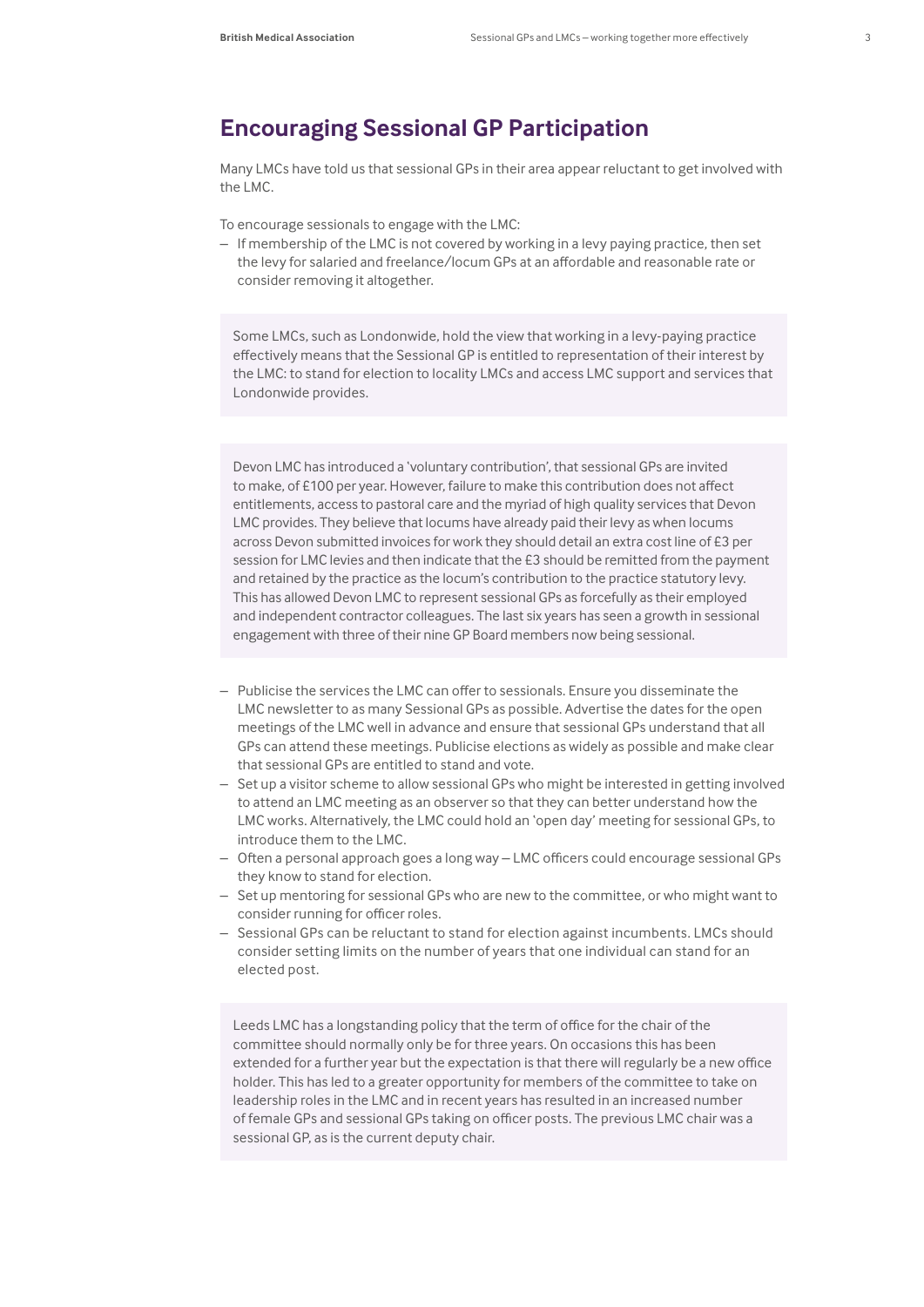- Look at when you hold your meetings. Sessional GPs can find it difficult to attend LMC meetings, especially when they are held during working hours, either because of difficulty in persuading their employers to give them leave to attend, or because of concerns about loss of income, or child care arrangements. You could hold meetings outside of office hours to make it easier for sessional GPs to attend.
- Include sessional GP items in newsletters and have a sessional GP area on the LMC website.

# **Understanding Sessionals Issues**

One reason that some sessional GPs may not be involved with their LMC is the (incorrect) perception that LMCs only represent GP partners, or that they are unconcerned with sessional GP issues. However, it's important that LMCs understand the needs and concerns of this key part of the workforce.

To counter this perception, you could:

– Consider reserving seats on the Committee specifically for sessional GPs. You could also consider setting up an LMC subcommittee specifically for sessional GPs. If, despite the LMC's best efforts, sufficient sessional GPs are not being elected, LMCs might want to co-opt a certain number of sessional GPs to ensure that sessional GPs have a voice on the Committee.

Essex LMCs initially had seats on committees for sessional doctors but have recently changed this to reflect the changes in general practice in the county. Their geographic constituencies are open to all GPs, but the first two seats in each constituency are now reserved for the highest polling partner and sessional doctors. This ensures that both categories are present on the LMC from every geographic area. They have separate seats specifically for locum doctors and doctors in training. They have found that being as open as possible to new ideas and challenges has made them more thoughtful and better able to represent all of their colleagues.

- Adopt a checklist when considering key agenda items, so that you consider the impact on all different groups of GPs, eg. GMS Contractors, PMS Contractors, APMS Contractors, Salaried GPs, Locum GPs, etc.
- Reserve space on the agenda for issues specific to sessional GPs to be considered by the committee. This option should be used with caution though, as there is a tendency for standing items to be addressed perfunctorily in meetings, especially if they are placed late in the agenda. Placing them higher up may encourage greater discussion and consideration.

Morgannwg has chosen to establish a specific non-geographical constituency for 5 sessional GP members on the LMC and has a standing item on sessional GP matters on the agenda for LMC meetings. It has made use of social media to contact sessionals, with a dedicated twitter account (@swansessGPs) and a website (<http://www.ssgp.org.uk>).

– Make sure that you have a protocol in place to make sure that whenever the LMC is representing two different LMC constituents (especially when it is an employer and employee) the cases are dealt with independently by two different LMC staff members. If this is not practical consider asking a neighbouring LMC to represent one party throughout the dispute.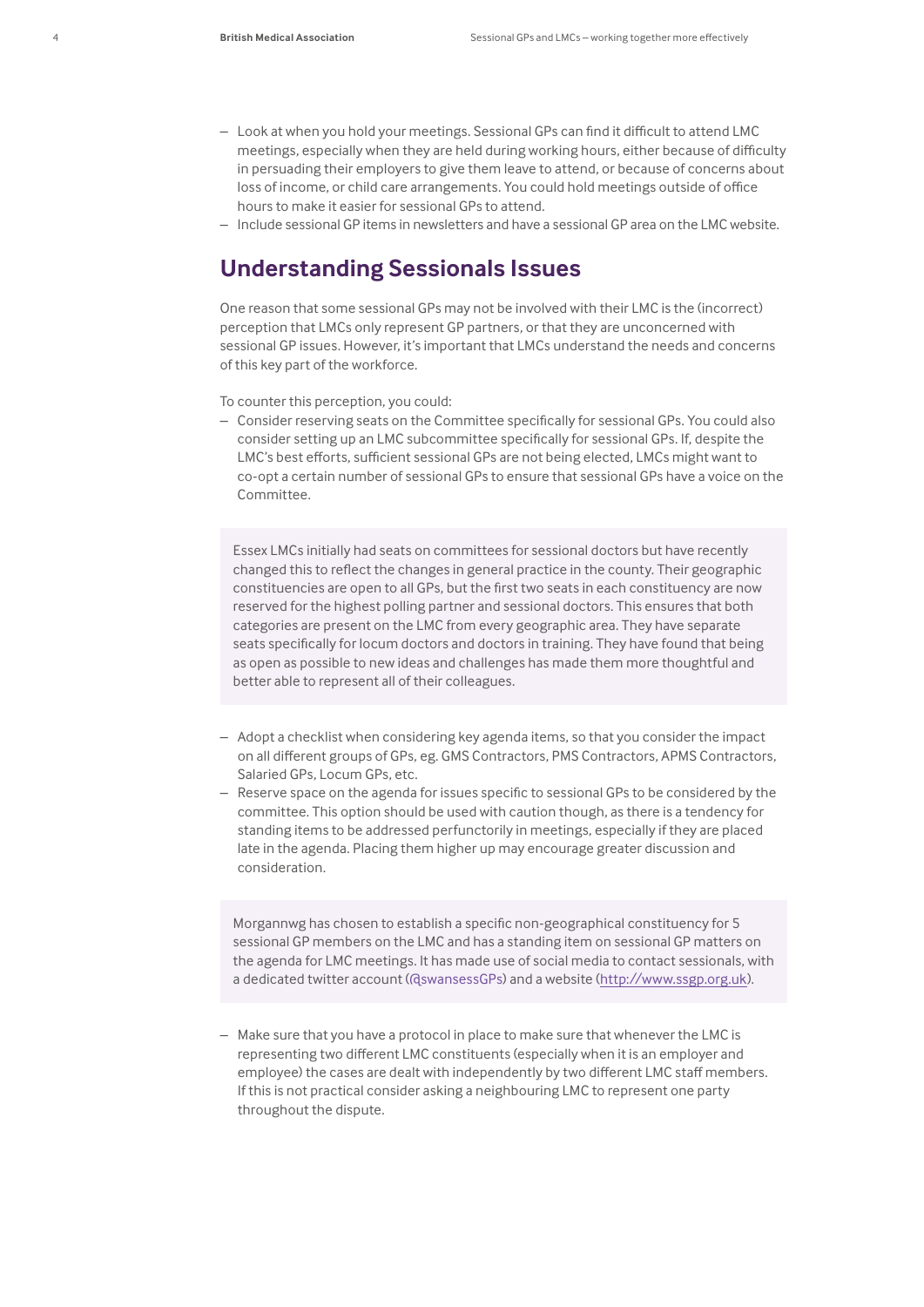## **What Can Sessional GPs Do?**

Many LMCs have reported to us that, despite efforts on the LMC's part, sessional GPs are often not enthusiastic about getting involved with their LMC even though the professional and personal advantages of engaging with LMCs are obvious. All GPs who contribute to the LMC levy are entitled to the representation provided by that LMC. Each LMC operates slightly differently, but your LMC will be able to give you practical details about how to join.

Sessional GP groups that have worked co-operatively with LMCs have yielded positive results. There were a number of instances where sessionals-specific meetings were poorly attended but representatives had incorporated these meetings with pre-existing LMC events with higher profiles.

Norfolk and Waveney local medical committee has a long track record of encouraging involvement from sessional GPs. The number of doctors eligible to stand for election is determined by the number in each constituency and the same proportion is applied to contractor GPs as sessional GPs so there is equity. Doctors are encouraged to attend as observers at LMC meetings in order to familiarise themselves with the work of the committee. Attending vocational training meetings and talks have also raised the profile of the LMC and foster and encourage members to come forward and get involved. Input from sessional GPs is invaluable in debates and often gives contrast to views of partners. The constitution also allows members to be co-opted should there be a lack of representation from any particular group or whether there is a requirement for any particular expertise.

- If you have never heard from your LMC, it may well be that they simply do not have your contact details. Get in touch with them to make sure you receive any future communications. You can find your LMC's contact details on the BMA's website: [https://www.bma.org.uk/about-us/how-we-work/local-representation/local-medical](https://www.bma.org.uk/about-us/how-we-work/local-representation/local-medical-committees)[committees](https://www.bma.org.uk/about-us/how-we-work/local-representation/local-medical-committees)
- Sessional GPs should normally join the LMC in the area in which they work. Some GPs, especially freelance/locum GPs, work in more than one area and it may not be immediately obvious which LMC they should join. If you are in this position, you could join the LMC that you feel best represents where you work.

# **Conclusion**

Both LMCs and sessional GPs can benefit from closer involvement with each other. LMCs offer a wide range of services that can support sessional GPs and many have made concerted efforts to encourage sessional GP involvement in their activities. Sessional GPs represent an increasing proportion of the workforce and their involvement in LMCs is a logical extension of this. As well as providing an alternative perspective on some of the problems facing GPs, they can be better placed to attend meetings on behalf of the LMC and should not be overlooked. The profession can only be strengthened by better relationships between all GPs – contractor, salaried and locum – and their LMCs and this should be supported wherever possible.